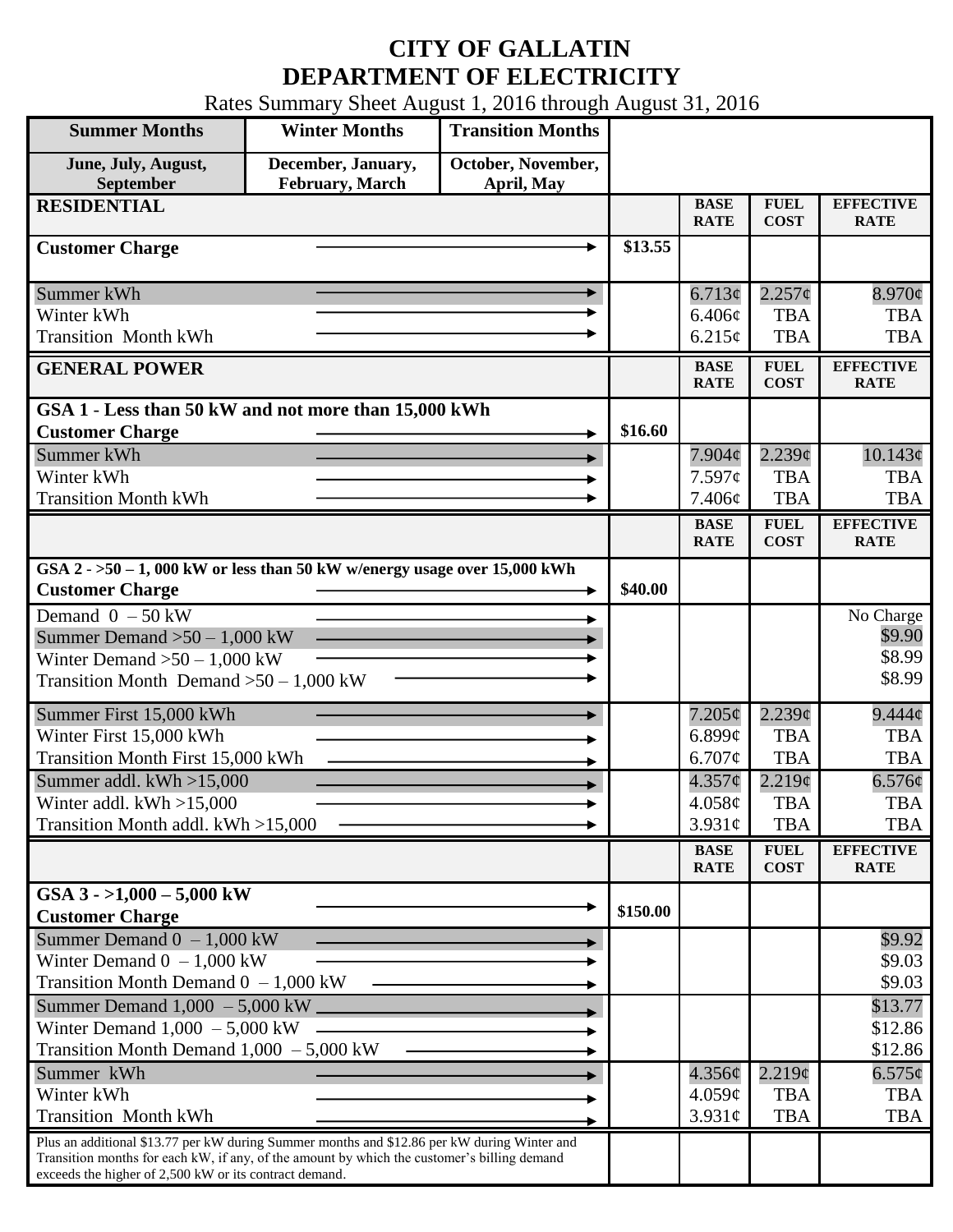## **CITY OF GALLATIN DEPARTMENT OF ELECTRICITY**

Rates Summary Sheet August 1, 2016 through August 31, 2016 Page 2

| <b>Summer Months</b>                       | <b>Winter Months</b>                  | <b>Transition Months</b>         |         |                            |                            |                                 |
|--------------------------------------------|---------------------------------------|----------------------------------|---------|----------------------------|----------------------------|---------------------------------|
| June, July, August,<br>September           | December, January,<br>February, March | October, November,<br>April, May |         |                            |                            |                                 |
| <b>GENERAL POWER CONTINUE</b>              |                                       |                                  |         | <b>BASE</b><br><b>RATE</b> | <b>FUEL</b><br><b>COST</b> | <b>EFFECTIVE</b><br><b>RATE</b> |
| <b>SGSB Demands from 5,001 - 15,000 kW</b> |                                       |                                  |         |                            |                            |                                 |
| <b>Customer Charge</b>                     |                                       |                                  | \$1,500 |                            |                            |                                 |
| Summer Demand $5,000 - 15,000$ kW-         |                                       |                                  |         |                            |                            | \$19.48                         |
| Winter Demand $5,000 - 15,000$ kW-         |                                       |                                  |         |                            |                            | \$16.39                         |
| Transition Month Demand 5,000 - 15,000 kW  |                                       |                                  |         |                            |                            | \$13.33                         |
| Summer kWh                                 |                                       |                                  |         | $2.949\mathcal{C}$         | $2.141\phi$                | $5.090\phi$                     |
| Winter kWh                                 |                                       |                                  |         | 2.508¢                     | <b>TBA</b>                 | <b>TBA</b>                      |
| <b>Transition Month kWh</b>                |                                       |                                  |         | 2.408¢                     | <b>TBA</b>                 | <b>TBA</b>                      |
|                                            |                                       |                                  |         | <b>BASE</b>                | <b>FUEL</b>                | <b>EFFECTIVE</b>                |
|                                            |                                       |                                  |         | <b>RATE</b>                | <b>COST</b>                | <b>RATE</b>                     |
| MSB Demands greater than 5,000 kW          |                                       |                                  |         |                            |                            |                                 |
| <b>Customer Charge</b>                     |                                       |                                  | \$1,500 |                            |                            |                                 |
| Onpeak Summer Demand > 5,000               |                                       |                                  |         |                            |                            | \$9.52                          |
| Onpeak Winter Demand > 5,000               |                                       |                                  |         |                            |                            | \$8.63                          |
| Onpeak Transition Month Demand > 5,000 -   |                                       |                                  |         |                            |                            | \$8.63                          |
| <b>Max Demand</b>                          |                                       |                                  |         |                            |                            | \$2.14                          |
| <b>Offpeak Excess of Contract Demand</b>   |                                       |                                  |         |                            |                            |                                 |
| Summer                                     |                                       |                                  |         |                            |                            | \$9.52                          |
| Winter                                     |                                       |                                  |         |                            |                            | \$8.63                          |
| Transition                                 |                                       |                                  |         |                            |                            | \$8.63                          |
| <b>Onpeak Summer kWh</b>                   |                                       |                                  |         | 5.365¢                     | $2.141\phi$                | $7.506\phi$                     |
| <b>Onpeak Winter kWh</b>                   |                                       |                                  |         | 4.305¢                     | <b>TBA</b>                 | <b>TBA</b>                      |
| <b>Onpeak Transition Month kWh</b>         |                                       |                                  |         | 3.331c                     | <b>TBA</b>                 | <b>TBA</b>                      |
| Offpeak Summer kWh First 200 HUD           |                                       |                                  |         | $3.042\mathcal{C}$         | $2.141\phi$                | 5.183¢                          |
| Offpeak Summer kWh Next 200 HUD            |                                       |                                  |         | $0.284\mathcal{C}$         | $2.141\phi$                | $2.425\epsilon$                 |
| <b>Additional HUD</b>                      |                                       |                                  |         | $0.046\phi$                | $2.141\phi$                | $2.187$ ¢                       |
| Offpeak Winter kWh First 200 HUD           |                                       |                                  |         | $3.250\phi$                | <b>TBA</b>                 | <b>TBA</b>                      |
| Offpeak Winter kWh Next 200 HUD            |                                       |                                  |         | $0.284\phi$                | <b>TBA</b>                 | <b>TBA</b>                      |
| <b>Additional HUD</b>                      |                                       |                                  |         | $0.046\phi$                | <b>TBA</b>                 | <b>TBA</b>                      |
| Offpeak Transition kWh First 200 HUD       |                                       |                                  |         | 3.331¢                     | <b>TBA</b>                 | <b>TBA</b>                      |
| Offpeak Transition kWh Next 200 HUD        |                                       |                                  |         | $0.284\mathcal{C}$         | <b>TBA</b>                 | <b>TBA</b>                      |
| <b>Additional HUD</b>                      |                                       |                                  |         | $0.046\phi$                | <b>TBA</b>                 | TBA                             |